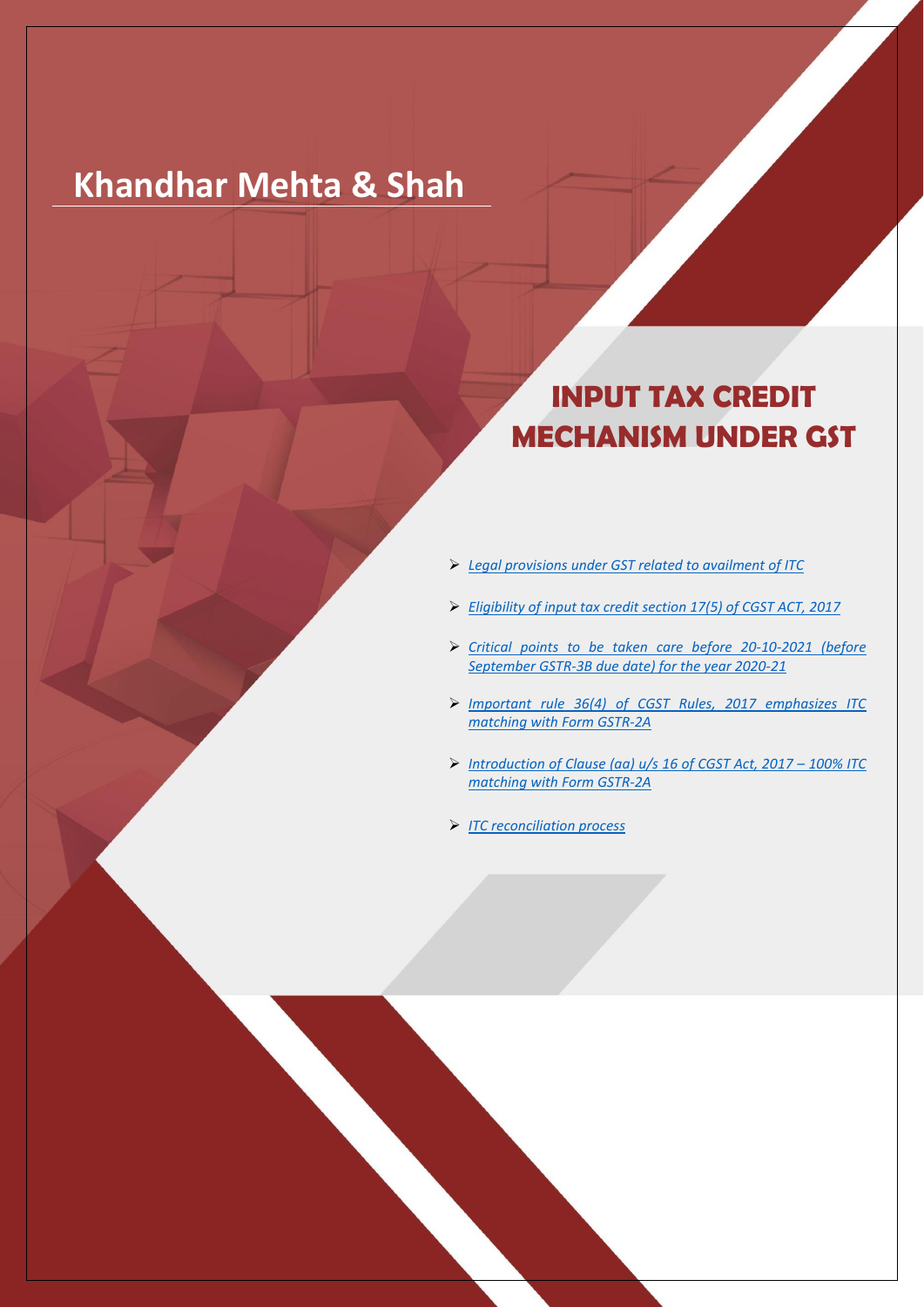## **INPUT TAX CREDIT MECHANISM UNDER GST**

## <span id="page-1-0"></span>❖ **LEGAL PROVISIONS UNDER GST RELATED TO AVAILMENT OF ITC:**

- ➢ Chapter V of CGST Act, 2017 deals with Input Tax Credit. Sec: 16 of CGST Act, 2017 specifies the eligibility and conditions for availing ITC. Following conditions must be satisfied while availing ITC in GST return:
	- *1. Goods or Services procured are to be used or intended to be used in the course or furtherance of business for taxable supply.*
	- *2. Pre-Conditions for availment of Input Tax Credit:*

*3. Post- availment conditions linked with Input Tax Credit:*

- *4. ITC shall not be available if depreciation is claimed on Tax component of the cost of capital goods under Income Tax Act*
- *5. A registered person shall not be entitled to take input tax credit in respect of any invoice or debit note for supply of goods or services or both after the due date of furnishing of the return under section 39 for the month of September following the end of financial year to which such invoice or invoice relating to such debit note pertains or furnishing of the relevant annual return, whichever is earlier.*

Possession of Tax paying Documents i.e. Tax Invoice/ Debit Note/ Bill of Entry/ Self Invoice for RCM

Receipt of Goods or Services

Tax charged has been paid to Government i.e. Payment of Tax by supplier

Filing of Return u/s 39 i.e. Availment of ITC

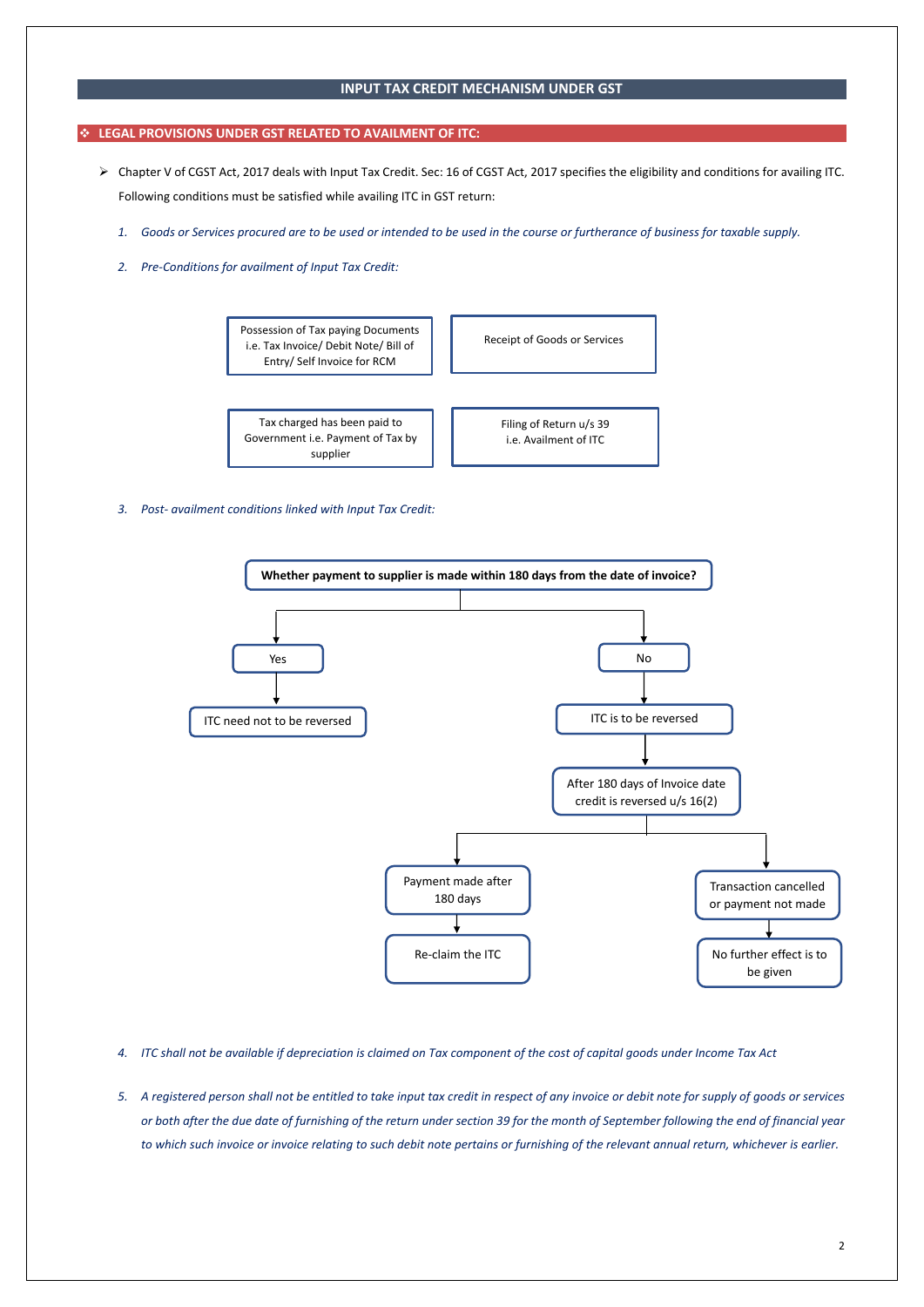# ❖ **ELIGIBILITY OF INPUT TAX CREDIT SECTION 17(5) OF CGST ACT, 2017:**

**1. Purchase of Motor Vehicles & Services of General Insurance, Servicing and Repairs & Maintenance of Motor Vehicles – Sec 17(5)(a)/(ab)**

<span id="page-2-0"></span>

| Sr.<br>No.     | <b>Motor Vehicles for</b>                                                          | <b>Seating capacity</b><br>(incl. driver) | <b>Used for</b>                    | Credit Eligibility -<br><b>Motor Vehicles</b> | Credit Eligibility -<br><b>Related Services</b> |
|----------------|------------------------------------------------------------------------------------|-------------------------------------------|------------------------------------|-----------------------------------------------|-------------------------------------------------|
| $\mathbf{1}$   | <b>Transportation of Person</b>                                                    | More than 13 persons                      | Any purpose                        | Yes                                           | Yes                                             |
|                |                                                                                    |                                           | Further supply of<br>motor vehicle | <b>Yes</b>                                    | <b>Yes</b>                                      |
| $\overline{2}$ | <b>Transportation of Person</b>                                                    | Less than or Equal to<br>13 persons       | 0f<br>Transportation<br>passenger  | <b>Yes</b>                                    | <b>Yes</b>                                      |
|                |                                                                                    |                                           | Training on driving                | <b>Yes</b>                                    | <b>Yes</b>                                      |
|                |                                                                                    |                                           | Purpose other than<br>above        | <b>No</b>                                     | $No*$                                           |
| 3              | <b>Transportation of Goods</b>                                                     | <b>NA</b>                                 | NА                                 | <b>Yes</b>                                    | <b>Yes</b>                                      |
| 4              | Other special purposes, such<br>as Dumpers, Work trucks,<br>Fork-lift trucks, etc. | <b>NA</b>                                 | NА                                 | <b>Yes</b>                                    | <b>Yes</b>                                      |

**\***But credit shall be available if received by:

i. Manufacturer of such motor vehicles

ii. Supplier of General insurance services of such motor vehicles

## **2. Purchase of Vessels and Aircrafts & Services of General Insurance, Servicing and Repairs & Maintenance –Sec 17(5)(aa)/(ab)**

| Sr. No. | <b>Vessels &amp; Aircrafts used for</b> | Credit Eligibility -<br><b>Vessel/Aircraft</b> | Credit Eligibility -<br><b>Related services</b> |
|---------|-----------------------------------------|------------------------------------------------|-------------------------------------------------|
|         | Further supply of vessel or aircraft    | <b>Yes</b>                                     | <b>Yes</b>                                      |
|         | Transportation of passengers            | <b>Yes</b>                                     | <b>Yes</b>                                      |
| ર       | Training on navigating/flying           | <b>Yes</b>                                     | <b>Yes</b>                                      |
| 4       | <b>Transportation of Goods</b>          | <b>Yes</b>                                     | <b>Yes</b>                                      |
|         | Purposes other than above               | <b>No</b>                                      | $No*$                                           |

**\***But credit shall be available if received by:

i. Manufacturer of such vessels or aircrafts

ii. Supplier of General insurance services of such vessels or aircrafts

# **3. Food and Beverages, Outdoor catering, Beauty treatment, Health services, Cosmetic and Plastic surgery, Life Insurance and Health Insurance –Sec 17(5)(b)**

| Sr. No.        | <b>Purpose</b>           | <b>Condition</b>                                           | <b>Credit</b><br><b>Eligibility</b> |
|----------------|--------------------------|------------------------------------------------------------|-------------------------------------|
|                | Similar line of Business | Not Applicable                                             | <b>Yes</b>                          |
| $\overline{2}$ | Not in Similar line of   | Obligatory for Employer to provide to its<br>Employees     | Yes                                 |
|                | <b>Business</b>          | Not Obligatory for Employer to provide to its<br>Employees | <b>No</b>                           |

| Sr.<br>No.    |                                                                                                                                                                    | <b>Type of Inward supply</b>                               | <b>Condition</b>                                              | <b>Credit</b><br><b>Eligibility</b> |
|---------------|--------------------------------------------------------------------------------------------------------------------------------------------------------------------|------------------------------------------------------------|---------------------------------------------------------------|-------------------------------------|
| 1             |                                                                                                                                                                    | Membership of club, health                                 | Obligatory for Employer to provide to its<br><b>Employees</b> | <b>Yes</b>                          |
|               | and fitness centre                                                                                                                                                 |                                                            | Not Obligatory for Employer to provide to its<br>Employees    | <b>No</b>                           |
| $\mathcal{P}$ | On.<br>vacation,<br>Travel<br>such as leave or<br><b>Benefits</b><br>travel<br>home<br>extended<br>concession<br>to<br><b>Business</b><br>For<br>employees<br>trip | Obligatory for Employer to provide to its<br>Employees     | <b>Yes</b>                                                    |                                     |
|               |                                                                                                                                                                    | Not Obligatory for Employer to provide to its<br>Employees | <b>No</b>                                                     |                                     |
|               |                                                                                                                                                                    | Not Applicable                                             | <b>Yes</b>                                                    |                                     |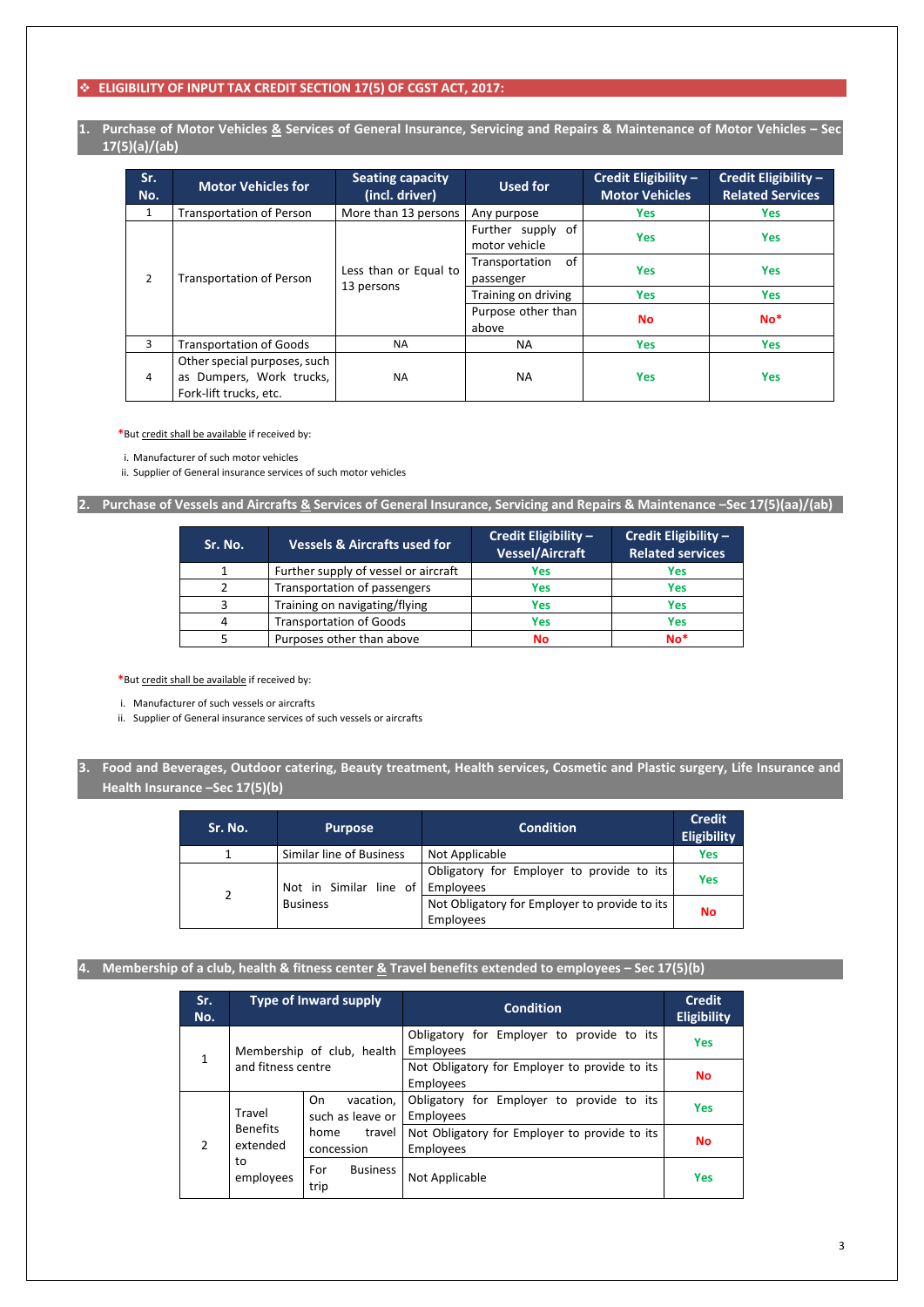4

# **5. Leasing, Renting or Hiring of Motor Vehicles, Vessels or Aircrafts –Sec 17(5)(b)**

| Sr. No.        | <b>Type of</b><br>Conveyance                                                              | <b>Used for</b>                                             | <b>Credit</b><br><b>Eligibility</b> |
|----------------|-------------------------------------------------------------------------------------------|-------------------------------------------------------------|-------------------------------------|
|                |                                                                                           | Further supply (rental, lease, etc.) of motor vehicle       |                                     |
|                | Motor                                                                                     | Transportation of passenger                                 | <b>Yes</b>                          |
| 1              | <b>Vehicles</b>                                                                           | Training on driving                                         |                                     |
|                |                                                                                           | Purpose other than above                                    | $No*$                               |
|                |                                                                                           | Further supply (rental, lease, etc.) of vessels or aircraft |                                     |
|                |                                                                                           | Transportation of passengers                                |                                     |
| $\overline{2}$ | Vessels /<br>Training on navigating/flying<br><b>Aircrafts</b><br>Transportation of goods |                                                             | <b>Yes</b>                          |
|                |                                                                                           |                                                             |                                     |
|                |                                                                                           | Purposes other than above                                   | $No*$                               |

**\***But credit shall be available if it is obligatory for the employer to provide the same to its employees.

# **6. Works contract services, Goods or services received for Construction of Immovable Property – Sec 17(5)(c)/(d)**

| Sr. No. | <b>Type of</b><br><b>Inward</b><br>supply | <b>Type of</b><br><b>Property</b> | Use of the Property for          | <b>Type of</b><br><b>Expenditure</b> | <b>Credit</b><br><b>Eligibility</b> |
|---------|-------------------------------------------|-----------------------------------|----------------------------------|--------------------------------------|-------------------------------------|
|         |                                           |                                   | Own use                          | Capital                              | <b>No</b>                           |
|         |                                           |                                   |                                  | Revenue                              | Yes                                 |
| 1       |                                           | Immovable                         | of<br>Works<br>Further<br>supply | Capital                              | <b>Yes</b>                          |
|         | Works<br>Contract<br><b>Services</b>      | Property                          | Contract service                 | Revenue                              | Yes                                 |
|         |                                           |                                   | Further supply of other service  | Capital                              | <b>No</b>                           |
|         |                                           |                                   | (e.g. Renting, etc.)             | Revenue                              | <b>Yes</b>                          |
|         |                                           | Plant &<br>Machinery*             |                                  |                                      | <b>Yes</b>                          |
|         |                                           |                                   |                                  | Capital                              | <b>No</b>                           |
|         |                                           | Immovable                         | Own use                          | Revenue                              | Yes                                 |
| 2       | Goods or                                  | Property                          | Further supply in course or      | Revenue                              | Yes                                 |
|         | services                                  |                                   | furtherance of business          | Capital                              | <b>No</b>                           |
|         |                                           | Plant &<br>Machinery*             |                                  |                                      | <b>Yes</b>                          |

\*The expression "plant and machinery" means apparatus, equipment, and machinery fixed to earth by foundation or structural support that are used for making outward supply of goods or services or both and includes such foundation and structural supports but excludes-

i. land, building or any other civil structures;

ii. telecommunication towers; and pipelines laid outside the factory premises.

# **7. Miscellaneous Clause – Sec 17(5)(e) to (i)**

| Sr. No.        | <b>Type of</b><br><b>Inward</b><br>supply |                                                            | <b>Credit</b><br><b>Eligibility</b>              |            |
|----------------|-------------------------------------------|------------------------------------------------------------|--------------------------------------------------|------------|
|                |                                           |                                                            | Outward tax paid u/s 10, i.e. Composition Scheme | <b>No</b>  |
|                | Goods or                                  |                                                            | Goods Imported                                   | <b>Yes</b> |
| $\mathbf{1}$   | services or<br>both                       | Received by Non-<br><b>Resident Taxable</b><br>Person      | Goods Procured from within India                 | <b>No</b>  |
|                |                                           |                                                            | Services received from India/outside<br>India    | <b>No</b>  |
|                |                                           | Used for Personal consumption                              |                                                  | <b>No</b>  |
| $\overline{2}$ | Goods                                     | lost/stolen/destroyed/written off disposed by way of gift/ |                                                  | <b>No</b>  |
|                |                                           | distributed as free samples                                |                                                  |            |
| 3              |                                           | Any tax paid u/s 74, 129, 130                              | <b>No</b>                                        |            |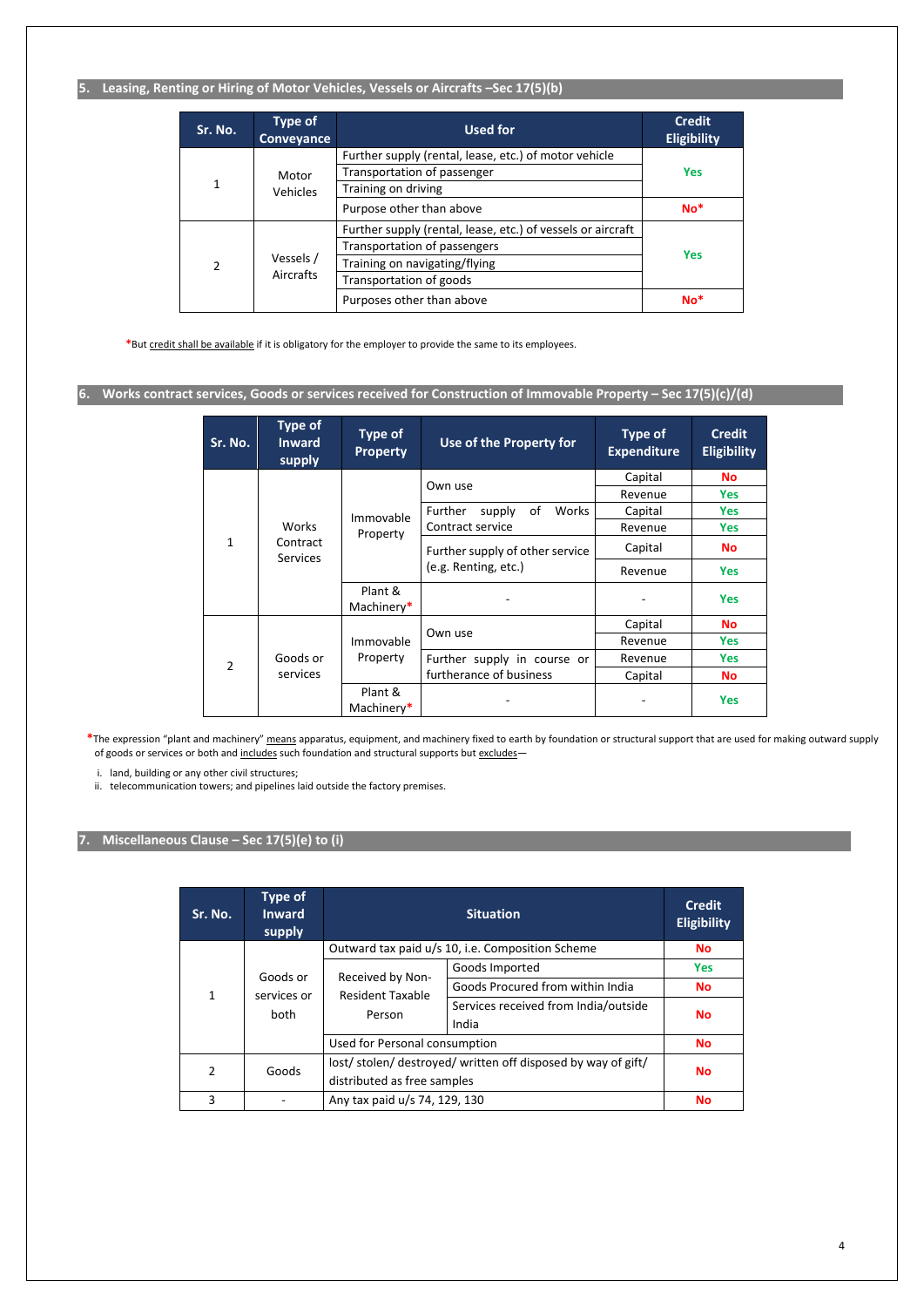5

### <span id="page-4-0"></span>❖ **CRITICAL POINTS TO BE TAKEN CARE BEFORE 20-10-2021 (BEFORE SEPTEMBER GSTR-3B DUE DATE) FOR THE YEAR 2020-21:**

➢ Following are some important deadlines regarding claiming and reversal of ITC including amendments and issuance of credit note:

| <b>Particulars</b>                                          | <b>Specified date (A)</b>      | <b>Filing of Annual return (B)</b> | <b>Last Date for</b><br>Adjustment |
|-------------------------------------------------------------|--------------------------------|------------------------------------|------------------------------------|
| Claiming Input Tax Credit (ITC) for F.Y. 2020-21            |                                |                                    | Earliest of $(A)$ & $(B)$          |
| Reversal of Input Tax Credit (ITC) for F.Y. 2020-21         | 20 <sup>th</sup> October, 2021 |                                    | (A)                                |
| Issuing credit note for the supply made in F.Y. 2020-21     |                                | 31 <sup>st</sup> December, 2021    | Earliest of (A) & (B)              |
| Amendments/rectification for supply made in F.Y.<br>2020-21 |                                |                                    | Earliest of $(A)$ & $(B)$          |

### <span id="page-4-1"></span>❖ **IMPORTANT RULE 36(4) OF CGST RULES, 2017 EMPHASIZES ITC MATCHING WITH FORM GSTR-2A:**

➢ Relevant extract of the said Rule is reproduced below:

*36. Documentary requirements and conditions for claiming input tax credit.-*

- *1. …*
- *2. …*
- *3. …*
- *4. Input tax credit to be availed by a registered person in respect of invoices or debit notes, the details of which have not been furnished by the suppliers under sub-section (1) of section 37, in FORM GSTR-1 or using the invoice furnishing facility shall not exceed [5 per cent.] of the eligible credit available in respect of invoices or debit notes the details of which have been furnished by the suppliers under sub-section (1) of section 37 in FORM GSTR-1 or using the invoice furnishing facility.*

*Provided that the said condition shall apply cumulatively for the period February, March, April, May, June, July and August, 2020 and the return in FORM GSTR-3B for the tax period September, 2020 shall be furnished with the cumulative adjustment of input tax credit for the said months in accordance with the condition above.*

*Provided further that such condition shall apply cumulatively for the period April, May and June, 2021 and the return in FORM GSTR-3B for the tax period June, 2021 or quarter ending June, 2021, as the case may be, shall be furnished with the cumulative adjustment of input tax credit for the said months in accordance with the condition above.*

- ➢ Before insertion of said Rule, taxpayer was claiming ITC on a self-declaration basis in Form GSTR-3B. The amount of ITC which is not reflected in Form GSTR-2A/2B was treated as provisional credit.
- ➢ However, after insertion of Rule 36(4) of CGST Rules, 2017; the provisional ITC amount is restricted only to the extent of 20% of the total eligible ITC amount reflected in the Form GSTR-2A/2B for such period. The said limit is now reduced to 5% of total eligible ITC amount populated in Form GSTR-2A. The changes in said limit made for different period is tabulated as under:

|                                         | ITC restriction from 01.07.2017 to 09.10.2019 |                                  |                            |  |  |
|-----------------------------------------|-----------------------------------------------|----------------------------------|----------------------------|--|--|
| <b>ITC</b> as per Books                 | <b>Eligible ITC populated in GSTR-2B</b>      | <b>ITC restricted up to @ 0%</b> | <b>Total ITC available</b> |  |  |
| $50,000/-$                              | $35,000/-$                                    |                                  | $50,000/-$                 |  |  |
| $1,00,000/-$                            | 70,000/-                                      |                                  | $1,00,000/-$               |  |  |
|                                         |                                               |                                  |                            |  |  |
|                                         | ITC restriction from 10.10.2019 to 31.12.2019 |                                  |                            |  |  |
| <b>ITC as per Books</b>                 | <b>Eligible ITC populated in GSTR-2B</b>      | ITC restricted up to @ 20%       | <b>Total ITC available</b> |  |  |
| $50,000/-$                              | $35,000/-$                                    | $7,000/-$                        | $42,000/-$                 |  |  |
| $1,00,000/-$                            | 70,000/-                                      | $14,000/-$                       | 84,000/-                   |  |  |
|                                         |                                               |                                  |                            |  |  |
|                                         | ITC restriction from 01.01.2020 to 31.12.2020 |                                  |                            |  |  |
| <b>ITC as per Books</b>                 | <b>Eligible ITC populated in GSTR-2B</b>      | ITC restricted up to @ 10%       | <b>Total ITC available</b> |  |  |
| $50,000/-$                              | $35,000/-$                                    | $3,500/-$                        | $38,500/-$                 |  |  |
| $1,00,000/-$                            | 70,000/-                                      | $7,000/-$                        | 77,000/-                   |  |  |
|                                         |                                               |                                  |                            |  |  |
| ITC restriction from 01.01.2021 Onwards |                                               |                                  |                            |  |  |
| <b>ITC as per Books</b>                 | <b>Eligible ITC populated in GSTR-2B</b>      | ITC restricted up to @ 5%        | <b>Total ITC available</b> |  |  |
| $50,000/-$                              | $35,000/-$                                    | $1,750/-$                        | $36,750/-$                 |  |  |
| $1,00,000/-$                            | 70,000/-                                      | $3,500/-$                        | $73,500/-$                 |  |  |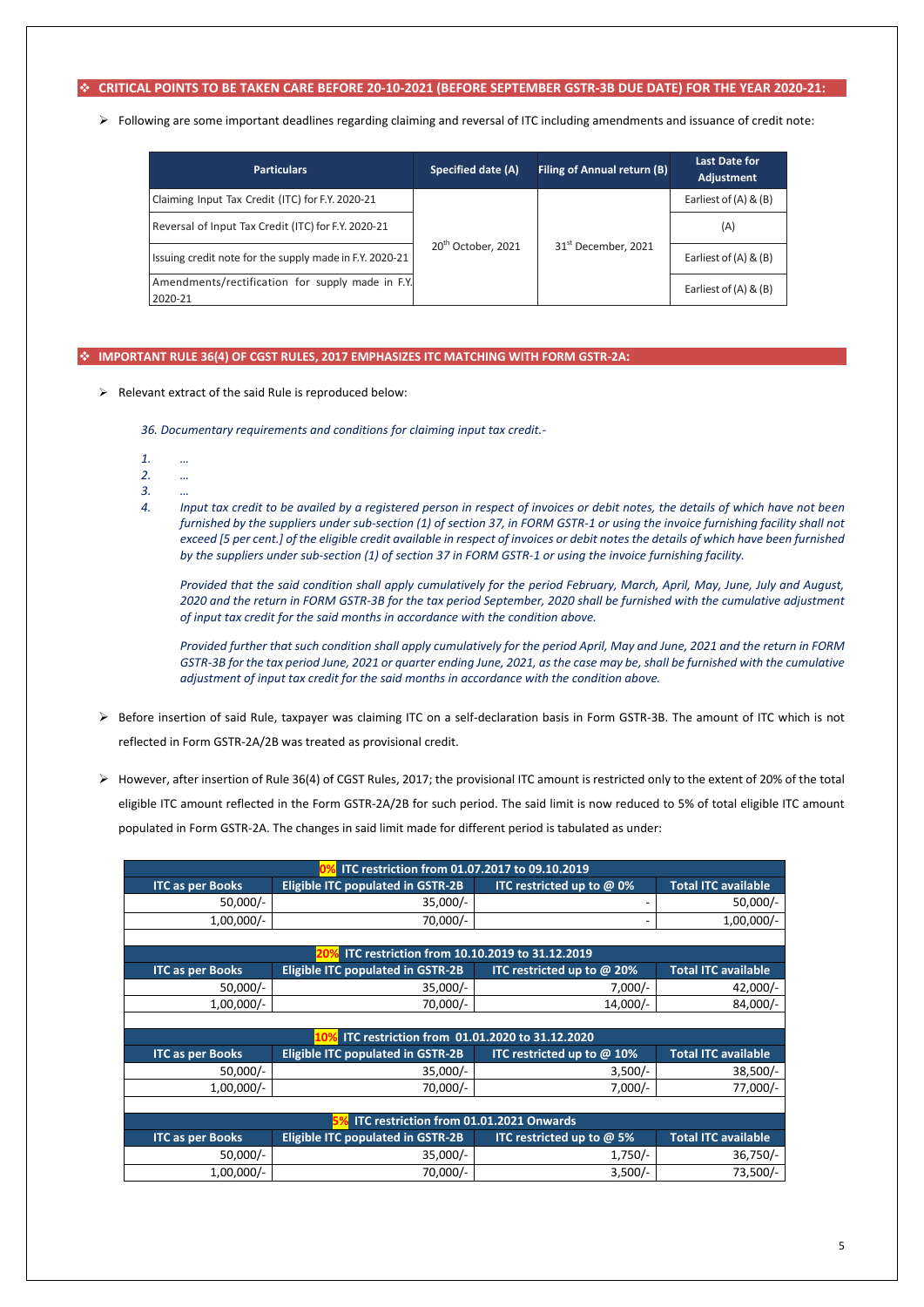- ➢ While calculating the maximum ITC available as per Rule 36(4) of CGST Rules, 2017; ITC in respect of following shall not be considered:
	- *a. ITC available on the Bill of Entry against import of goods.*
	- *b. ITC available on RCM (including import of services/ 9(3), 9(4) etc.)*
	- *c. Invoice issued by Input Service Distributor since its credit appears in GSTR-6A.*
	- *d. Re-availment of credit under Rule 37 or after year calculation under Rule 42*
	- *e. ITC claimed through ITC-01, ITC02, TRAN-1, TRAN-2 and TRAN-3.*

 $\triangleright$  The reason behind inserting the said Rule is listed as under:

- *Regularity in filing of Form GSTR-1 by the registered persons.*
- *No ITC would be claimed against fake invoices raised.*
- *Registered persons would report their outward taxable supplies in totality due to ITC matching mechanism.*
- $\triangleright$  Compliance of new Rule will affect taxpayer as under:
	- *This new rule would affect the working capital of the taxpayer since he would be required to pay the liability in cash, despite having eligible ITC on payment of Taxes to its supplier.*
	- *Moreover, the taxpayer would not be able to claim refund of excess Tax paid by them due to default of the suppliers.*
	- *It becomes vital for a business to regularly reconcile their purchase data between their books and the GSTR-2A/2B.*

- $\triangleright$  Section 16 (2) (aa) of the CGST Act is proposed to be inserted to provide that ITC on invoice or debit note should be availed only when such details are uploaded by supplier in GSTR-1. In nutshell, for availing ITC on inward supply; new condition is proposed to be inserted where invoice or debit note for which recipient wants to avail ITC must be auto-populated in Form GSTR-2A / GSTR-2B.
- ➢ Rule 36(4) of CGST Rules, 2017, was introduced to put restriction on availment of ITC. The said Rule has been amended several times and after the insertion of this sub-clause in Section 16, the date wise impact on ITC restriction is tabulated as under:

#### ❖ **INTRODUCTION OF CLAUSE (AA) U/S 16 OF CGST ACT, 2017 – 100% ITC MATCHING WITH FORM GSTR-2A:**

- $\triangleright$  Entire process shall be divided in following four parts:
	- *1) Invoice Verification Process.*
	- *2) GSTR-2B Reconciliation Process.*
	- *3) Invoice Payment & GST Realization instructions to the Payment department.*

<span id="page-5-0"></span>

| <b>Time Period</b>                     | <b>Restriction</b><br>(%) | <b>ITC Restriction in</b><br>value (Rs.) | <b>Total ITC</b><br><b>Available (Rs.)</b> |
|----------------------------------------|---------------------------|------------------------------------------|--------------------------------------------|
|                                        |                           |                                          |                                            |
| From 01.07.2017 to 09.10.2019          | 0%                        |                                          | $50,000/-$                                 |
| From 10.10.2019 to 31.12.2019          | 20%                       | $7,000/-$                                | $42,000/-$                                 |
|                                        |                           | (20% of 35000)                           | $(35000 + 7000)$                           |
| From 01.01.2020 to 31.12.2020          | 10%                       | $3,500/-$                                | $38,500/-$                                 |
|                                        |                           | (10% of 35000)                           | $(35000 + 3500)$                           |
| From 01.01.2021 to date to be notified | 5%                        | $1,750/-$                                | $36,750/-$                                 |
|                                        |                           | (5% of 35000)                            | $(35000 + 1750)$                           |
| <b>From date to be notified</b>        | <b>100%</b>               |                                          | $35,000/-$                                 |

### ❖ **ITC RECONCILIATION PROCESS:**

➢ ITC matching is a recurring process and not an annual exercise. Matching of ITC with Form GSTR-2A/2B is coupled with stringent Government penal actions. Hence, the same ITC matching process should be included as an integral process of company's monthly Tax

<span id="page-5-1"></span>compliance and not just consider it as an annual exercise.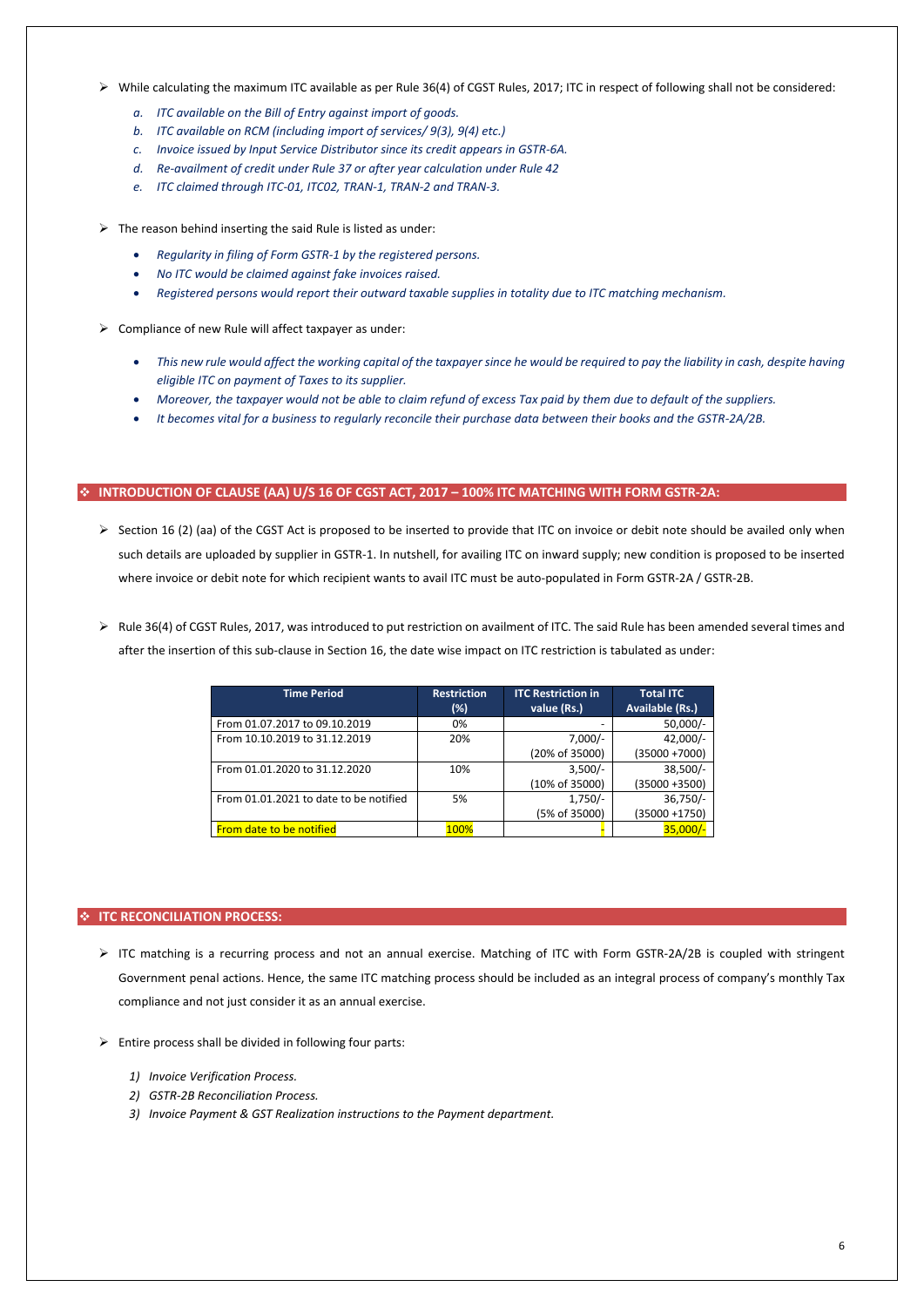#### **1. INVOICE VERIFICATION PROCESS:**

➢ As per proviso to Rule 36 of CGST Rules, 2017 an invoice issued by supplier should contain following **mandatory** details that enables recipient of invoice to claim ITC.

**If -E-invoicing applicable to supplier and E-Invoice is not generated, then said invoice is not valid Tax paying document for claiming ITC.**

## ➢ **GSTR-1/IFF Return/ GSTR-3B Due date:**

Before starting ITC verification process on GST portal, please note that due date of filing Form GSTR-1/IFF/Form GSTR-3B is as below:

| <b>Outward Return Type</b>    | <b>Outward Return Due Date</b> | <b>GSTR-3B Due Date</b>                                                           |
|-------------------------------|--------------------------------|-----------------------------------------------------------------------------------|
| Monthly GSTR-1                | $11th$ of the succeeding month | 20 <sup>th</sup> of the succeeding month                                          |
| IFF Return & Quarterly GSTR-1 | $13th$ of the succeeding month | $\frac{1}{2}$ 22 <sup>nd</sup> / 24 <sup>th</sup> of the succeeding Quarter month |



 $\triangleright$  E-invoicing applicability is explained graphically as under:

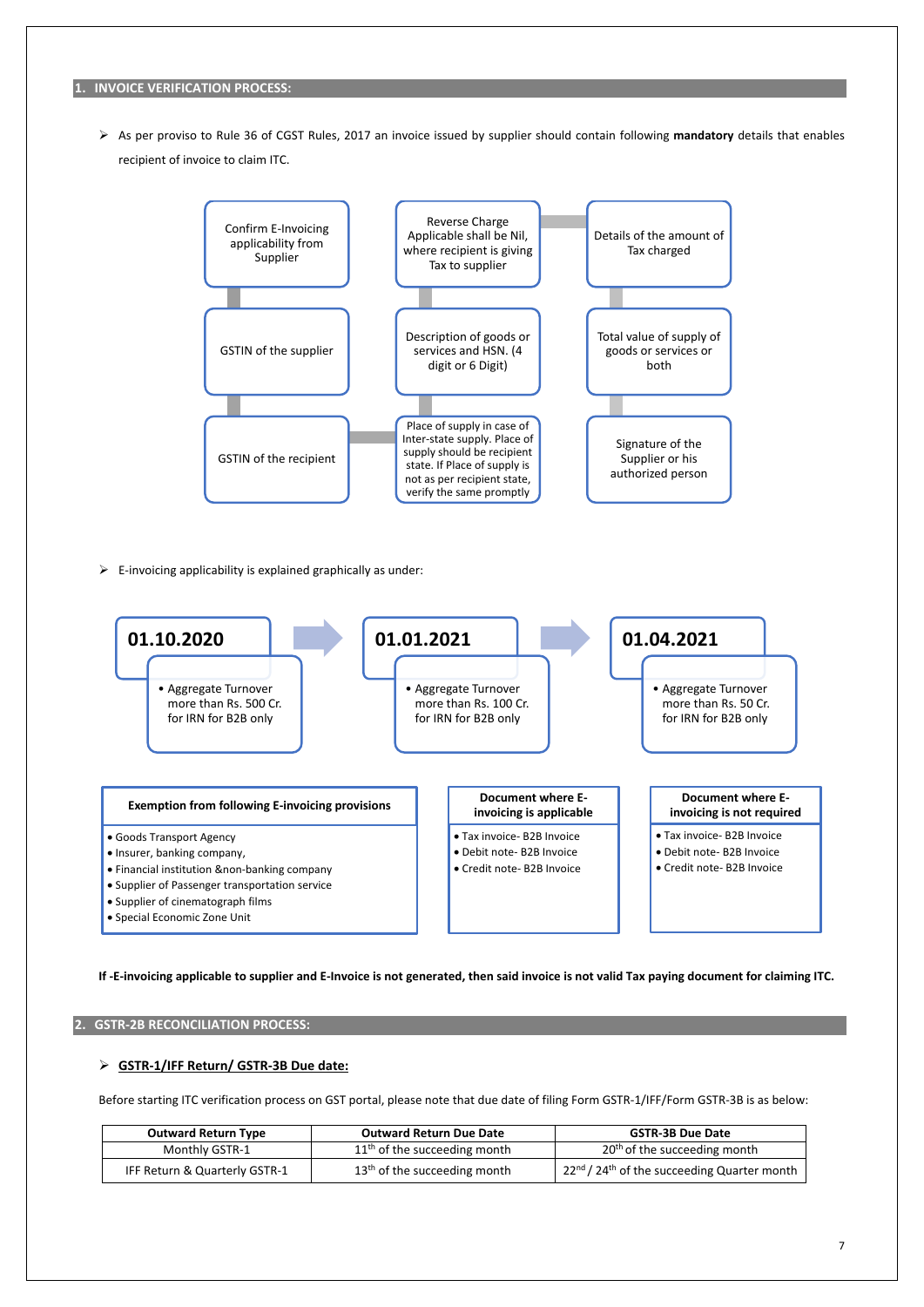➢ Form GSTR 2B is an auto-drafted document that will act as an Input Tax Credit (ITC) statement for taxpayers. It is static in nature. The statement is finalised every month and details cannot be changed afterward based on the actions of suppliers or recipients. While filing returns in Form GSTR 3B, the auto drafted GSTR-2B statement can be used as a basis for calculating ITC claims. Form GSTR-2B contains below mentioned Tables:

| Sr. | Type              | <b>Remark</b>                                                                        |
|-----|-------------------|--------------------------------------------------------------------------------------|
| ᅩ   | B <sub>2</sub> B  | Inward supplies from registered persons including supplies attracting reverse charge |
| 2.  | B <sub>2</sub> BA | Amendments to previously filed invoices by supplier                                  |
| 3.  | <b>B2B-CDNR</b>   | Debit/Credit notes (Original)                                                        |
| 4.  | <b>B2B-CDNRA</b>  | Amendments to previously filed Credit/Debit notes by supplier                        |
| 5.  | ISD.              | <b>ISD Credits</b>                                                                   |
| 6.  | <b>ISDA</b>       | Amendments ISD Credits received                                                      |
|     | <b>IMPG</b>       | Import of goods from overseas on bill of entry                                       |
| 8.  | <b>IMPGSEZ</b>    | Import of goods from SEZ units/developers on bill of entry                           |

➢ Difference between Form GSTR-2A and Form GSTR-2B is explained as under:

| <b>Parameters for</b><br><b>Comparison</b>                      | GSTR-2A                                                                                                         | GSTR-2B                                                                                                                                                                                                                        |
|-----------------------------------------------------------------|-----------------------------------------------------------------------------------------------------------------|--------------------------------------------------------------------------------------------------------------------------------------------------------------------------------------------------------------------------------|
| Nature of the<br>statement                                      | Dynamic, as it changes from day to day, as and when<br>a supplier uploads the documents.                        | GSTR-2B is static in nature, i.e., it contains all<br>purchases uploaded & filed between 14 <sup>th</sup> of the<br>month till 13 <sup>th</sup> of the following month irrespective of<br>month of return and date of invoice. |
| Use for the purpose<br>of availing ITC                          | GSTR-2A can be utilised for the purpose of claiming<br>ITC subject to certain adjustment.                       | Data auto-populated in GSTR-2B is to be used for<br>claiming ITC in GSTR-3B. ITC appeared in GSTR-2B<br>auto-populates in GSTR-3B while filing.                                                                                |
| When will ITC entries<br>get reflected from<br>various sources? | GSTR-1: Saved/filed/submitted, GSTR-6: Submitted<br>GSTR-7 and GSTR-8: Filed then ITC entries get<br>reflected. | After filing of GSTR-1, GSTR-5, or GSTR-6, ITC entries<br>get reflected.                                                                                                                                                       |
| Inclusion of SEZ unit's<br>data                                 | The data for SEZ units will not be included in this<br>return.                                                  | SEZ unit data will be included in GSTR-2B.                                                                                                                                                                                     |
| <b>Bifurcation</b>                                              | GSTR-2A does not bifurcate the ITC between eligible<br>and Ineligible.                                          | GSTR-2B bifurcates the ITC into eligible and ineligible<br>ITC.                                                                                                                                                                |

➢ Below mentioned standard operating procedure (SOP) is required to be followed for claiming ITC. Let us understand how to make reconciliation of ITC as per books with Form GSTR-2B: